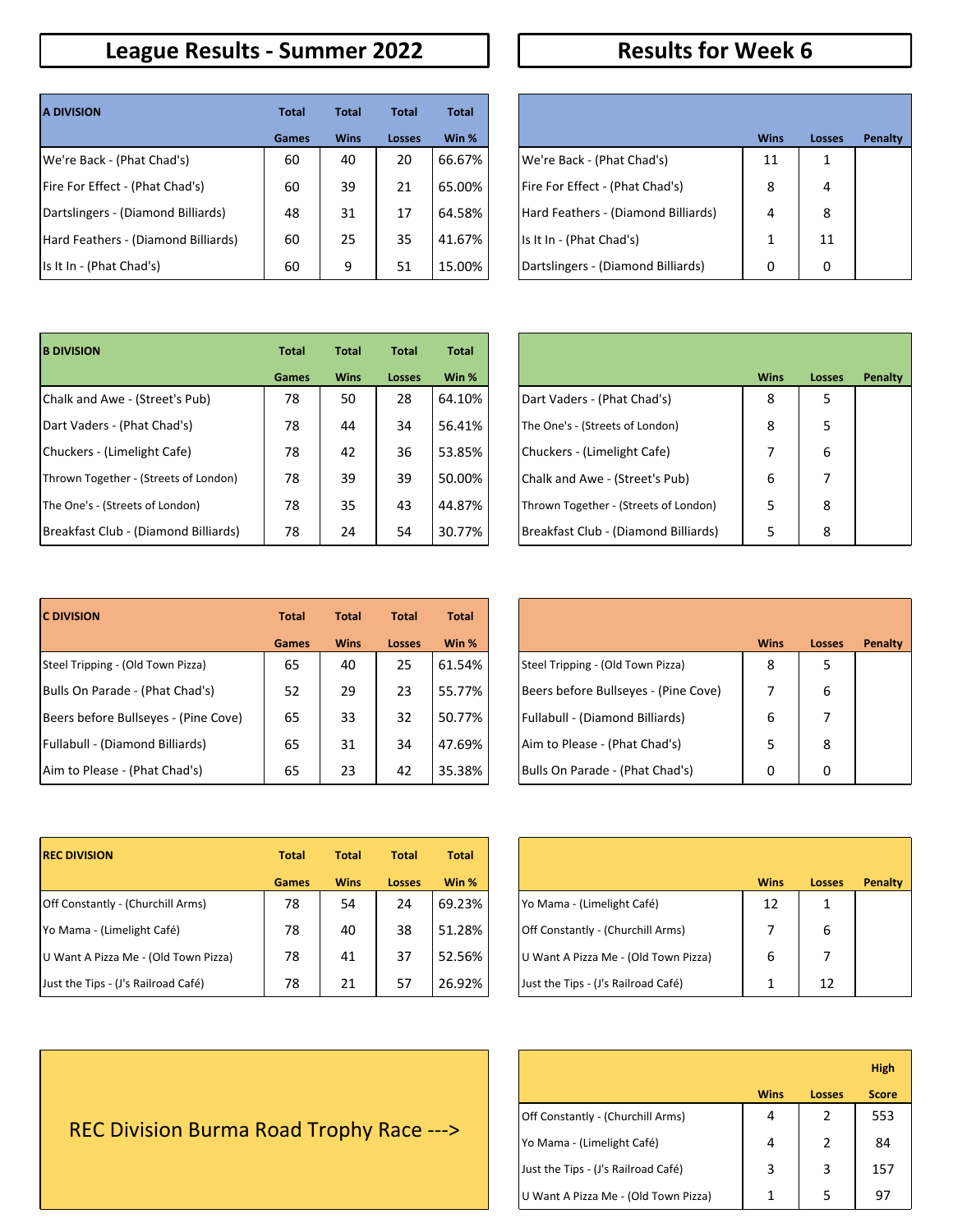#### Week 6 Highlights - Summer 2022

| A Division Highlights |                             |               |                      | <b>B Division Highlights</b>   |                   |          |                |                         |
|-----------------------|-----------------------------|---------------|----------------------|--------------------------------|-------------------|----------|----------------|-------------------------|
| Players               | <b>Highlights</b>           | <b>Points</b> |                      | Players                        | <b>Highlights</b> |          | <b>Points</b>  |                         |
| Darin Ernst           | 180, R9, 140, 20 DG         | 15            |                      | <b>Blair Panopio</b>           |                   | 7M       | 3              |                         |
| Nico Depeaynis        | 140 x2, 120 Out, 110 Out x2 | 12            | <b>High Score</b>    | Mike Lopez                     |                   | 7M       | 3              | <b>High Score</b>       |
| Rudi Rudolf           | 7M x3, 137                  | 10            | RJ Combs - 162       | Jerry Krug                     |                   | 21 DG    | $\overline{2}$ | Chase Miles - 160       |
| Clay Elledge          | 7M x2                       | 6             |                      | <b>Gary Mark</b>               |                   | 140      | $\mathbf{1}$   |                         |
| Johnny Ruiz           | R9                          | 6             |                      | <b>Marty Jenkins</b>           |                   | 140      | $\mathbf{1}$   |                         |
| <b>Scotty Burnett</b> | 180                         | 6             | High OUT             | Mark Hofschield                |                   | 140      | $1\,$          | High OUT                |
| Corrine Davis         | 7M                          | 3             | Steve Moore - 117    | Josh Zimmerman                 |                   | 140      | $1\,$          | Brian Hanratty Jr. - 80 |
| Emillo Villa          | 7M                          | 3             |                      |                                |                   |          |                |                         |
| Chuck Remy            | 7M                          | 3             |                      |                                |                   |          |                |                         |
| Caine Dart            | 140                         | $\mathbf{1}$  | 501 Low Dart Game    |                                |                   |          |                | 501 Low Dart Game       |
| Carson Glaze          | 140                         | $\mathbf{1}$  | Guy Ramsey - 15      |                                |                   |          |                | Blair Panapio - 19DG    |
|                       |                             |               |                      |                                |                   |          |                |                         |
| C Division Highlights |                             |               |                      | <b>REC Division Highlights</b> |                   |          |                |                         |
| Players               | <b>Highlights</b>           | Points        |                      | Players                        | <b>Highlights</b> |          | <b>Points</b>  |                         |
| Albert Delval         | 140, 125, 113, 100 x2       | 5             |                      | Kevin Ford                     |                   | 7M, 133  | $\overline{4}$ | High Score              |
| <b>Brandon Cruz</b>   | 140, 120, 100 x2            | 4             | High Score           | <b>Todd Yates</b>              |                   | 7M       | 3              | Lester Roush - 160      |
| Anthony Orr           | 7M                          | 3             | Tiffany Fisher - 160 | <b>Kyler Newton</b>            |                   | 108 In   | $\overline{2}$ |                         |
| Avery White           | 100                         | $\mathbf{1}$  |                      | Ryan Proctor                   |                   | 140, 133 | $\overline{2}$ | High OUT                |
| Angelo Garay          | 121                         | $\mathbf{1}$  |                      | <b>Mike Armstrong</b>          |                   | 115 In   | $\overline{2}$ |                         |
| Jarid Banks           | 121                         | $\mathbf{1}$  | High OUT             | Joe Bailey                     |                   | 140      | $\mathbf{1}$   |                         |
| Sean Kelly            | 104                         | $\mathbf{1}$  | David Zisser - 119   | Lester Roush                   |                   | 140      | $\mathbf{1}$   | 501 Low Dart Game       |
| Kevin Hartman         | 100                         | $\mathbf{1}$  |                      |                                |                   |          |                | Jason James - 20 DG     |
| Robert Lamborn        | 6M x3                       | $\mathbf 0$   |                      |                                |                   |          |                |                         |
|                       |                             |               | 501 Low Dart Game    |                                |                   |          |                | 301 High In             |
|                       |                             |               |                      |                                |                   |          |                | Joe Bailey - 130        |
|                       |                             |               |                      |                                |                   |          |                | 301 Low Dart Game       |
|                       |                             |               |                      |                                |                   |          |                | Joe Zimmerman - 11      |
|                       |                             |               |                      |                                |                   |          |                |                         |
|                       | 180's                       |               | 171's                |                                | Round of 9's      |          |                | <b>Hat Tricks</b>       |
| <b>Blair Panopio</b>  |                             |               |                      | Nathan Scaccia                 |                   |          | Sean Martin    |                         |
| <b>Steve Moore</b>    |                             |               |                      | <b>Brad Lepo</b>               |                   |          |                |                         |
| <b>Todd Yates</b>     |                             |               |                      | Eli Robinson                   |                   |          |                |                         |
| Darin Ernst (x2)      |                             |               |                      | Darin Ernst (x2)               |                   |          |                | Shanghai's              |
| Matt Moss             |                             |               |                      | Rudi Rudolf                    |                   |          | Ramona Martin  |                         |
| <b>Scotty Burnett</b> |                             |               |                      | Johnny Ruiz                    |                   |          |                | Dennis Campbell - 17's  |
|                       |                             |               |                      |                                |                   |          |                |                         |
|                       |                             |               |                      |                                |                   |          |                |                         |
|                       |                             |               |                      |                                |                   |          |                |                         |
|                       |                             |               |                      |                                |                   |          |                |                         |
|                       |                             |               |                      |                                |                   |          |                |                         |
|                       |                             |               |                      |                                |                   |          |                |                         |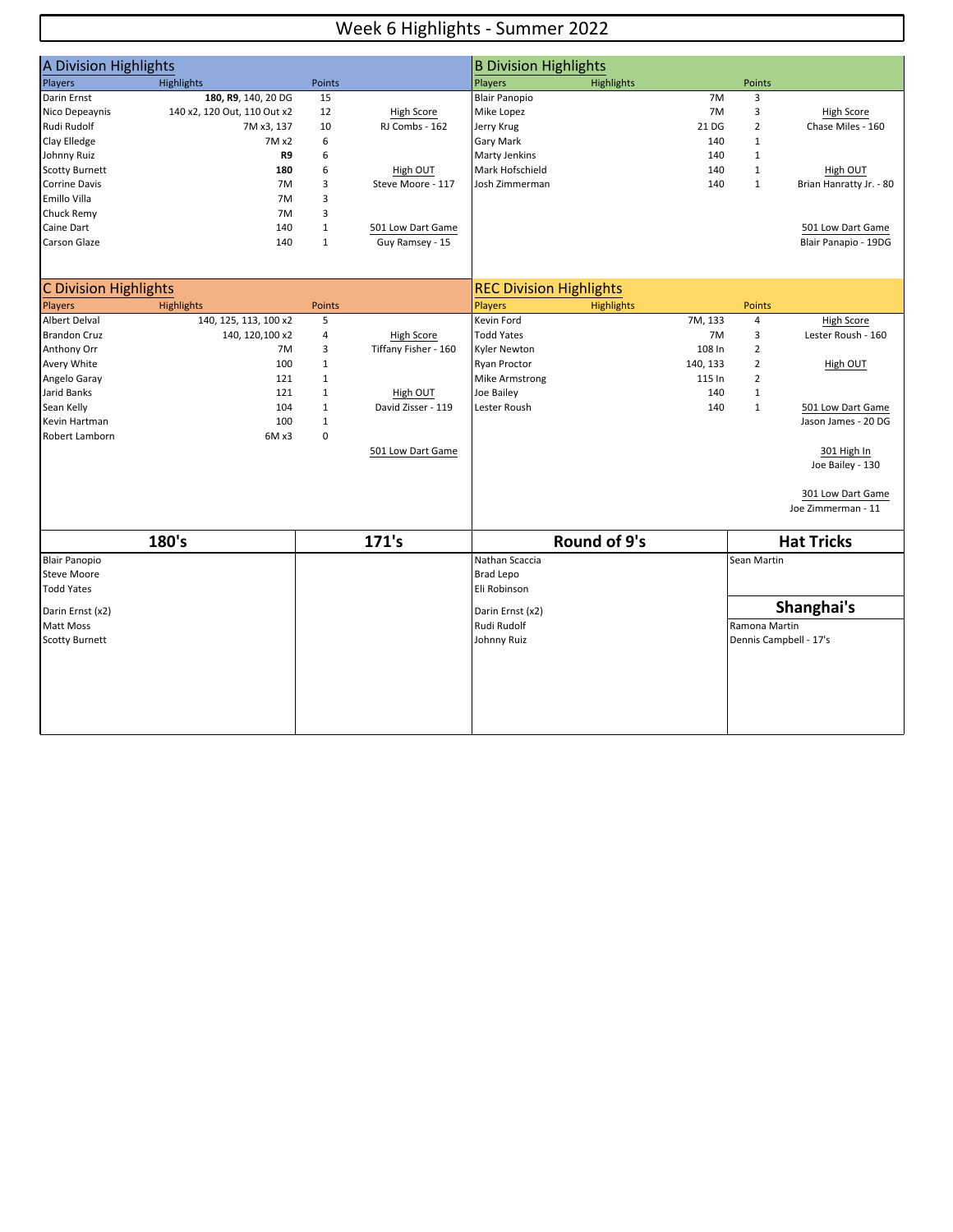# A Division Individual Stats

| Name                  | Games Played | Wins           | Loses        | %     | <b>HH Points</b> |
|-----------------------|--------------|----------------|--------------|-------|------------------|
| Darin Ernst           | 10           | 6              | 4            | 0.600 | 53               |
| Jim Rudolf            | 10           | 6              | 4            | 0.600 | 36               |
| <b>Steve Moore</b>    | 7            | 6              | $\mathbf{1}$ | 0.857 | 23               |
| <b>Guy Ramsey</b>     | 4            | 3              | $\mathbf{1}$ | 0.750 | 20               |
| Clay Elledge          | 10           | 6              | 4            | 0.600 | 19               |
| Emilio Villa          | 10           | 6              | 4            | 0.600 | 16               |
| Nathan Scaccia        | 6            | 3              | 3            | 0.500 | 15               |
| <b>Nick Clouse</b>    | 6            | 5              | $\mathbf{1}$ | 0.833 | 15               |
| Dan Morgan            | 8            | 3              | 5            | 0.375 | 12               |
| Nico Depeaynis        | 3            | 3              | 0            | 1.000 | 12               |
| Johnny Ruiz           | 10           | 6              | 4            | 0.600 | 10               |
| <b>Brad Lepo</b>      | 5            | 1              | 4            | 0.200 | 9                |
| <b>Beto Guerra</b>    | 9            | $\mathbf{1}$   | 8            | 0.111 | 8                |
| RJ Combs              | 6            | 3              | 3            | 0.500 | 7                |
| Will O'Brien          | 5            | 0              | 5            | 0.000 | 7                |
| Gary Cornelliar       | 7            | 4              | 3            | 0.571 | 6                |
| Victor Padillia       | 8            | 7              | $\mathbf{1}$ | 0.875 | 6                |
| <b>Scotty Burnett</b> | 2            | $\overline{2}$ | 0            | 1.000 | 6                |
| Phillip Bryant        | 9            | 4              | 5            | 0.444 | 5                |
| Caine Dart            | 10           | 0              | 10           | 0.000 | 5                |
| Chuck Remy            | 8            | 5              | 3            | 0.625 | 5                |
| <b>Corrine Davis</b>  | 5            | 1              | 4            | 0.200 | 3                |
| John Anderson         | 8            | 5              | 3            | 0.625 | 2                |
| Andrea Guerra         | 6            | 0              | 6            | 0.000 | 1                |
| Carson Glaze          | 4            | 3              | $\mathbf{1}$ | 0.750 | 1                |
| <b>Buddy Martin</b>   | 3            | 0              | 3            | 0.000 | 0                |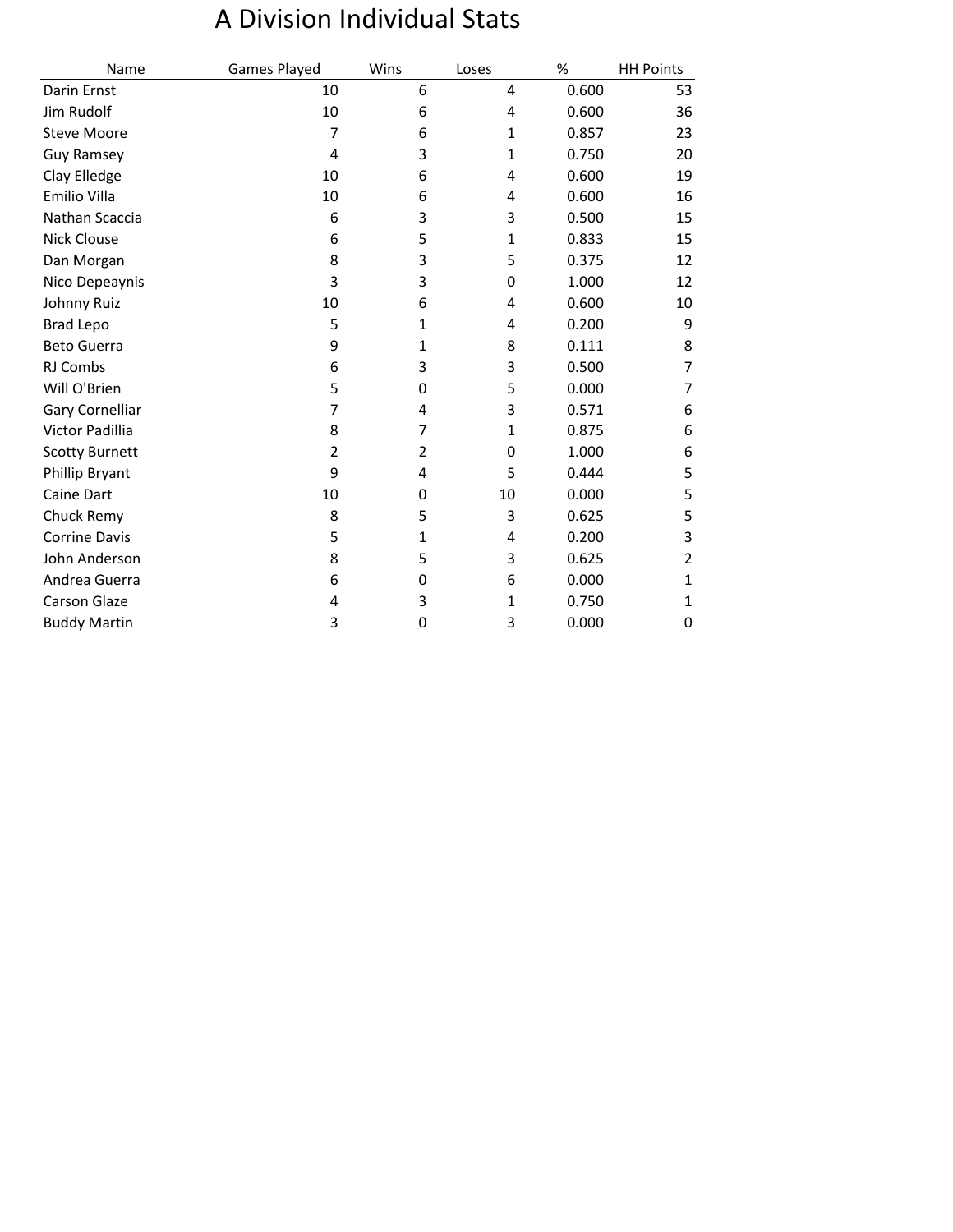## B Division Individual Stats

| Name                  | Games Played   | Wins                    | Losses                  | $\%$    | <b>HH Points</b> |
|-----------------------|----------------|-------------------------|-------------------------|---------|------------------|
| <b>Blair Panopio</b>  | 11             | 10                      | 1                       | 0.909   | 23               |
| Jerry Krug            | 12             | 11                      | $\mathbf{1}$            | 0.917   | 15               |
| Mark Hofschield       | 5              | 3                       | $\overline{2}$          | 0.600   | 12               |
| Christopher Marsh     | 12             | $\overline{7}$          | 5                       | 0.583   | 7                |
| Josh Zimmerman        | 12             | 11                      | $\mathbf 1$             | 0.917   | $\overline{7}$   |
| Mike Lopez            | 10             | $\overline{7}$          | 3                       | 0.700   | 5                |
| <b>Billy Huron</b>    | $\overline{7}$ | $\overline{\mathbf{4}}$ | 3                       | 0.571   | 4                |
| Don Meadows           | 10             | 4                       | 6                       | 0.400   | 4                |
| Leo Martins           | 12             | 6                       | 6                       | 0.500   | 4                |
| Marty Jenkins         | 9              | 6                       | 3                       | 0.667   | 4                |
| <b>Daniel Roberts</b> | 6              | 4                       | $\overline{2}$          | 0.667   | 3                |
| Mark Heyman           | 9              | 0                       | 9                       | 0.000   | 3                |
| <b>Steve Bird</b>     | 9              | 5                       | 4                       | 0.556   | 3                |
| <b>Chase Miles</b>    | $\overline{2}$ | 1                       | 1                       | 0.500   | $\overline{2}$   |
| <b>Chuck Nicholas</b> | 6              | 4                       | $\overline{2}$          | 0.667   | $\overline{2}$   |
| Kelly Boutwell        | 8              | 3                       | 5                       | 0.375   | $\overline{2}$   |
| Pete Welsh            | 12             | 7                       | 5                       | 0.583   | $\overline{2}$   |
| <b>Gary Mark</b>      | 9              | 5                       | 4                       | 0.556   | $\overline{2}$   |
| <b>Bobby Najar</b>    | 11             | 7                       | $\overline{\mathbf{4}}$ | 0.636   | $\mathbf{1}$     |
| Francisco Quesada     | 8              | 5                       | 3                       | 0.625   | 1                |
| Greg Hylton           | 10             | 6                       | $\overline{\mathbf{4}}$ | 0.600   | 1                |
| Kyle Middleton        | 12             | 6                       | 6                       | 0.500   | 1                |
| Peter Odell           | 11             | 3                       | 8                       | 0.273   | 1                |
| Brian Hanratty Jr.    | $\overline{7}$ | 5                       | $\overline{2}$          | 0.714   | 0                |
| Brian Hanratty Sr.    | 4              | 2                       | $\overline{2}$          | 0.500   | 0                |
| <b>Buddy Friend</b>   | 5              | 1                       | 4                       | 0.200   | 0                |
| Cathy Welsh           | 7              | $\mathbf 0$             | $\overline{7}$          | 0.000   | 0                |
| Eddie Wollam          | 6              | $\mathbf{1}$            | 5                       | 0.167   | 0                |
| Esteban Valdivia      | $\overline{2}$ | $\mathbf{1}$            | $\mathbf{1}$            | 0.500   | 0                |
| Ike Icanberry         | 4              | 2                       | $\overline{2}$          | 0.500   | 0                |
| Jeff Sjolin           | 9              | $\overline{2}$          | $\overline{7}$          | 0.222   | 0                |
| Jon Rainboldt         | 7              | $\pmb{0}$               | $\overline{7}$          | 0.000   | 0                |
| Logan Wisely          | 6              | $\mathbf{1}$            | 5                       | 0.167   | 0                |
| Lynn Vanotti          | 1              | $\mathbf 0$             | $\mathbf 1$             | 0.000   | 0                |
| Steve Epidendio       | $\pmb{0}$      | $\mathbf 0$             | $\mathbf 0$             | #DIV/0! | $\mathbf 0$      |
| Stewart Balderama     | 11             | 5                       | 6                       | 0.455   | $\mathbf 0$      |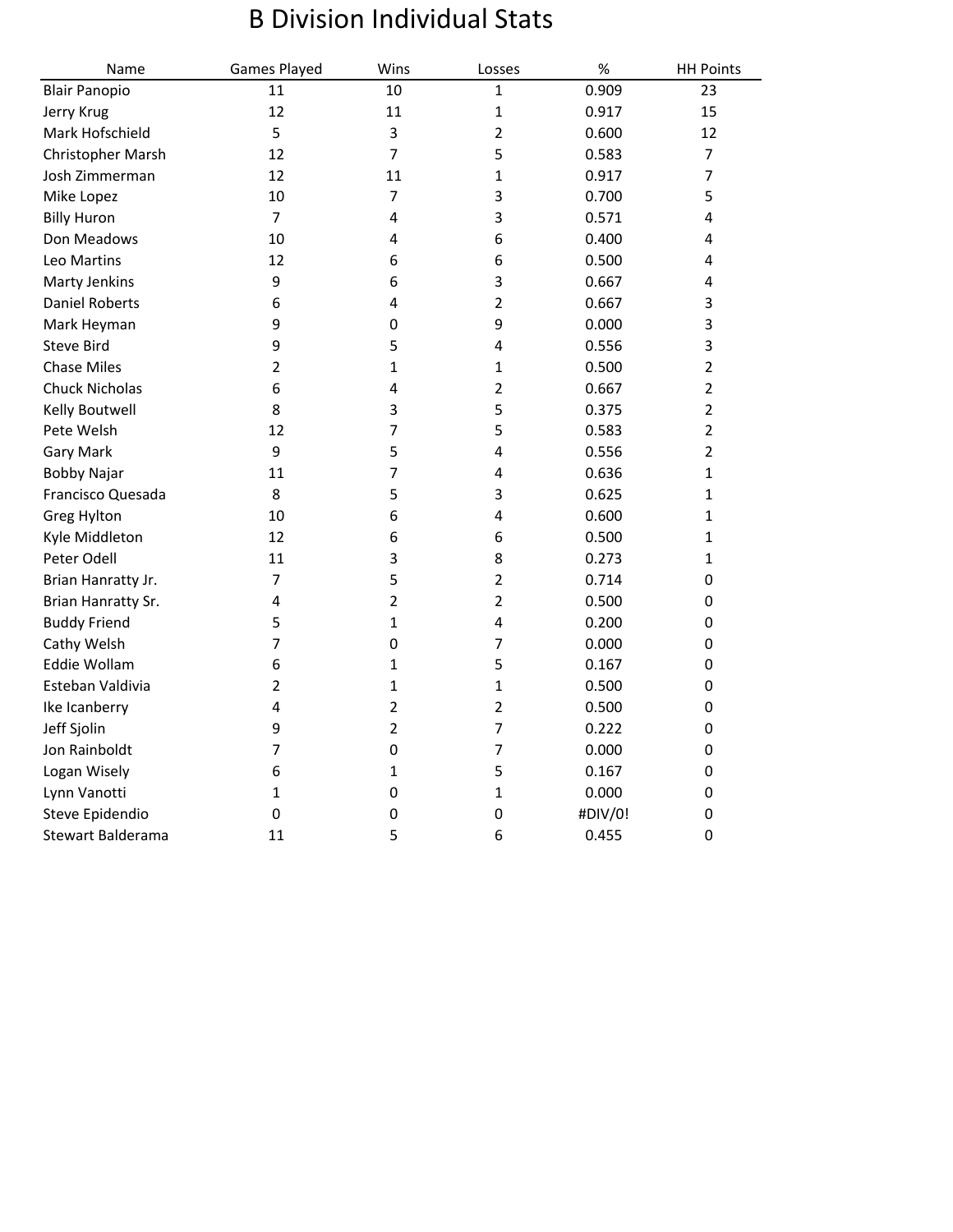## C Division Individual Stats

| Name                    | Games Played   | Wins           | Losses         | %       | <b>HH Points</b> |
|-------------------------|----------------|----------------|----------------|---------|------------------|
| Matt Moss               | $\overline{7}$ | 6              | 1              | 0.857   | 19               |
| Robert Lamborn          | 10             | 10             | 0              | 1.000   | 15               |
| Sean Martin             | 6              | 3              | 3              | 0.500   | 14               |
| LeeRoy Holliday         | 10             | 7              | 3              | 0.700   | 11               |
| Avery White             | 10             | 5              | 5              | 0.500   | 11               |
| Albert Delval           | 10             | 8              | $\overline{2}$ | 0.800   | 11               |
| Eli Robinson            | 6              | 4              | 2              | 0.667   | 9                |
| <b>Matthew Martin</b>   | 4              | 0              | 4              | 0.000   | 9                |
| <b>Tiffany Fisher</b>   | 8              | 5              | 3              | 0.625   | 9                |
| <b>Jarid Banks</b>      | 10             | $\overline{2}$ | 8              | 0.200   | 8                |
| David Zisser            | 6              | 5              | 1              | 0.833   | 7                |
| Sean Kelly              | 10             | 7              | 3              | 0.700   | 7                |
| <b>Brandon Cruz</b>     | 7              | 4              | 3              | 0.571   | 7                |
| Ramona Martin           | 7              | 3              | 4              | 0.429   | 6                |
| <b>Christine Donner</b> | 5              | 0              | 5              | 0.000   | 4                |
| Jason Tobin             | 9              | 3              | 6              | 0.333   | 4                |
| Anthony Orr             | 9              | 5              | 4              | 0.556   | 4                |
| Chad Hyak               | 8              | 1              | $\overline{7}$ | 0.125   | 3                |
| Angelo Garay            | $\overline{7}$ | 1              | 6              | 0.143   | 3                |
| Kevin Hartman           | 7              | 4              | 3              | 0.571   | 3                |
| Alex Schrevders         | 5              | 2              | 3              | 0.400   | 2                |
| Mark Devitto            | 6              | $\overline{2}$ | 4              | 0.333   | $\overline{2}$   |
| <b>Steve Medina</b>     | 6              | 2              | 4              | 0.333   | 2                |
| <b>Nick Martin</b>      | 6              | 4              | $\overline{2}$ | 0.667   | 1                |
| Levi Mclaughlin         | 0              | 0              | 0              | #DIV/0! | 0                |
| <b>Patrick Nevin</b>    | 6              | 1              | 5              | 0.167   | 0                |